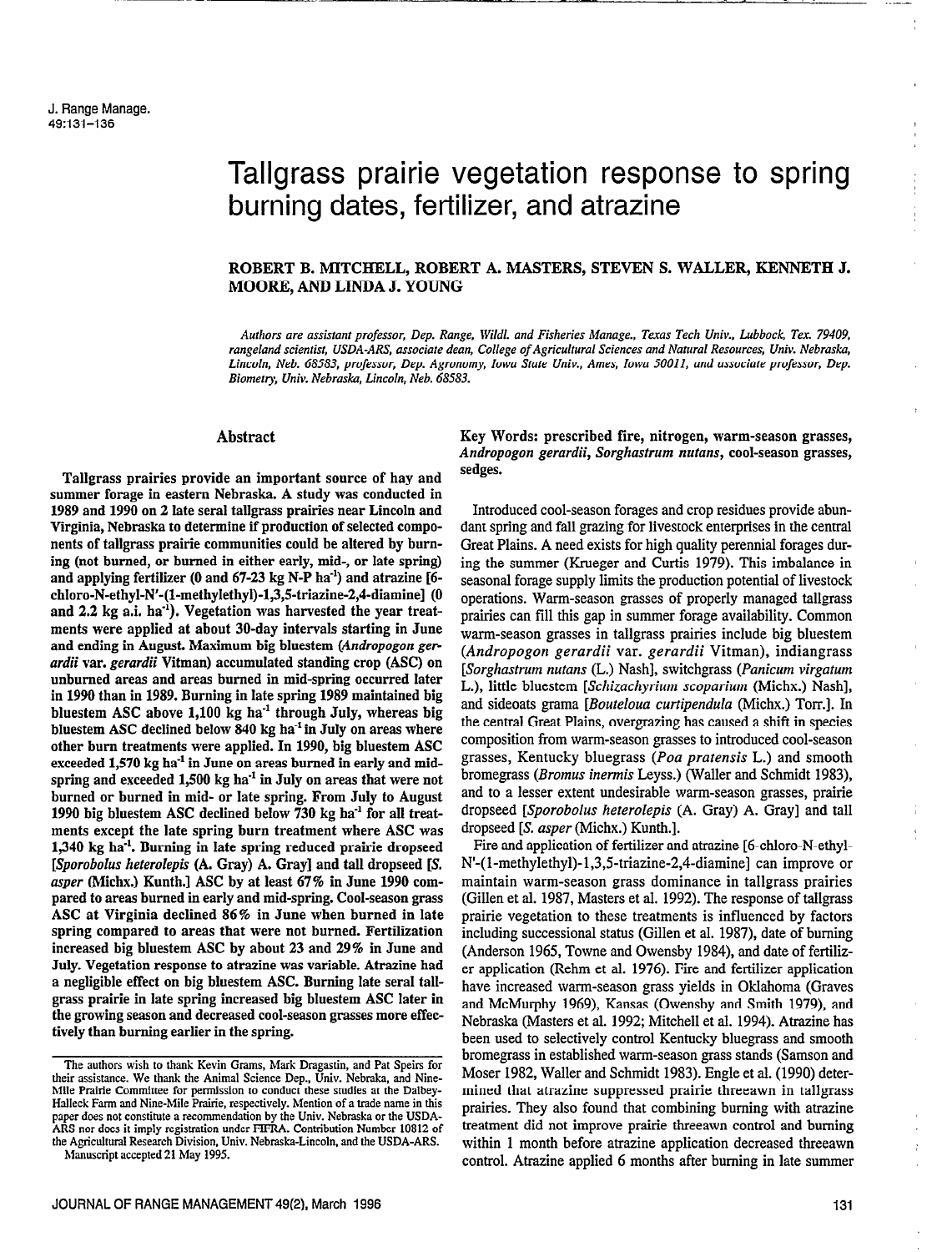did not increase grass standing crop in Oklahoma tallgrass prairies (Engle et al. 1993).

There is a lack of information on the influence of spring buming date or the combined effect of spring burning date, fertilizer, and atrazine on the yield of tallgrass prairie vegetation during the summer growing season. The objective of this study was to determine the effects of burning on different dates in the spring coupled with fertilizer and atrazine application on seasonal yield distribution of various vegetation components in late seral tallgrass prairies.

## Materials and Methods

This study was conducted in 1989 and 1990 on late seral tallgrass prairies near Lincoln, Nebr. (Nine-Mile Prairie, University of Nebraska Foundation) and Virginia, Nebr. (Dalbey-Halleck Farm, University of Nebraska). Soils at Lincoln and Virginia were Shelby clay loam (Typic Argiudoll) and Pawnee clay loam (Aquic Arguidoll), respectively. The site near Lincoln had not been grazed since 1968 and had been burned in mid- to late April at 3 yr intervals. The site was also burned by a wildfire on 10 March 1988. The site near Virginia had been grazed during the summer each year since 1961. Livestock were excluded from the areas used for this study in 1989 and 1990. Since the early 1970's, musk thistle (Carduus nurans L.) has been controlled at or adjacent to each site by annual applications of 2,4-D [(2,4 dichloro-phenoxy) acetic acid] and dicamba (3,6-dichloro-oanisic acid).

Big bluestem was the dominant species at both sites (Table 1).

Table 1. Botanical composition of tallgrass prairies near Lincoln and Virginia, Nebraska'.

| Species or<br>category        | 1989    |          | 1990    |             |
|-------------------------------|---------|----------|---------|-------------|
|                               | Lincoln | Virginia | Lincoln | Virginia    |
|                               |         |          | (%      |             |
| Big bluestem                  | 60      | 42       | 62      | 47          |
| Indiangrass                   | 16      | 14       | 14      | 15          |
| Prairie & tall<br>dropseed    |         | 11       | 0       | 4           |
| Other warm-<br>season grasses | 4       | 6        | 18      | 16          |
| Cool season<br>grasses        | 3       | 22       |         | 16          |
| Sedges                        | 6       | 4        |         | $\mathbf 2$ |
| Forbs                         | 10      |          |         | 0           |

<sup>1</sup>Expressed as a percent of total herbaceous vegetation standing crop harvested from plots in mid-July of the year indicated. Plots harvested had not been treated with fire, the literation

Switchgrass, indiangrass, little bluestem, and sideoats grama were common at both sites. Prairie dropseed and tall dropseed were common only at Virginia. Kentucky bluegrass, smooth bromegrass, Scribner panicum [Dichanthelium oligosanthes (Schult.) Gould var. scribnerianum Nash], and Wilcox panicum [Dichanthelium oligosanthes (Schult.) Gould var. wilcoxianum (Vasey) Gould and Clark] were common cool-season grasses at both sites.

The experiment was designed as a randomized complete block arranged as a split plot with a  $2 \times 2$  factorial arrangement of subplot treatments and 3 replications per treatment combination. The 4 whole plots  $(12 \times 20$ -m) in each replication were either not burned or burned with a headfire on 1 of 3 dates in the spring (Table 2). Litter and standing dead biomass were left undisturbed on areas that were not burned. Early burns were conducted approximately 3 weeks before warm-season grass emergence, mid-spring bums at big bluestem emergence, and late bums when big bluestem was at the  $V_2$  (2 collared leaves) mean growth stage (Moore et al. 1991). Fertilizer (0 and 67-23 kg N-P ha<sup>-1</sup>) and atrazine  $(0 \text{ and } 2.2 \text{ kg a.i.} \text{ ha}^{-1})$  were randomly applied to subplots  $(6 \times 10$ -m) in all possible combinations within each whole plot at each site in 1989. The study was repeated in 1990 at each site on areas that had not been grazed or treated in 1989. Fertilizer was applied in May with a Gandy fertilizer spreader as ammonium nitrate (34-O-O) and triple superphosphate (0-46-O). A 90% wettable powder atrazine formulation was applied in solution at a delivery rate of 190 liters ha-' in April 1989 and 1990 with a tractor-mounted, air-pressurized sprayer (Table 2).

Table 2. Date of burn, fertilizer, and atrazine treatments at tallgrass prairies near Lincoln and Virginia, Nebr. in 1989 and 1990.

| Spring                 | Lincoln            |                    | <u>Virginia</u>    |                    |
|------------------------|--------------------|--------------------|--------------------|--------------------|
| treatment <sup>1</sup> | 1989               | 1990               | 1989               | 1990               |
| Early burn             | 31 March           | 2 April            | 5 April            | 27 March           |
| Mid burn               | 19 April           | 27 April           | 20 April           | 24 April           |
| Late burn              | 15 May             | 14 May             | 16 May             | 17 May             |
| Fertilizer<br>Atrazine | 19 May<br>26 April | 18 May<br>16 April | 17 May<br>25 April | 18 May<br>12 April |

<sup>1</sup> Fertilizer applied at rates of 0 and 67-23 kg N-P ha<sup>-1</sup> and atrazine at rates of 0 and 2.2  $kg$  a.i. ha $<sup>1</sup>$ .</sup>

Immediately prior to application of each bum treatment, fine fuel loads were determined by clipping all herbage to a 2-cm stubble height within a  $0.25 \text{m}^2$  quadrat randomly located within each whole plot. Herbage within each quadrat was separated into live and dead components, oven-dried at 60° C, and weighed. At Lincoln, the fine fuel load averaged  $4,700$  kg ha<sup>-1</sup> and was comprised of 0, 2, and 15% live plant tissue at time of early, mid-, and late spring bum dates, respectively. At Virginia, the fine fuel load averaged 4,000 kg ha<sup>-1</sup> and was comprised of 0, 9, and  $28\%$ live plant tissue at time of the early, mid-, and late spring bum dates, respectively.

Herbage was sampled 3 times from each site at about 30-day intervals beginning in mid-June and ending in August the year of treatment application. Vegetation was harvested within two, 0.25  $m<sup>2</sup>$  quadrats located within each subplot. Vegetation within each quadrat was clipped to a 2-cm stubble height, separated into selected categories, oven dried at 60° C, and weighed to determine dry matter production. Areas disturbed by previous sampling activity were avoided during quadrat placement. Vegetation was separated into the following categories: big bluestem; indiangrass, dropseeds (prairie and tall); other warm-season grasses (little bluestem; switchgrass, and sidegoats grama); cool-season grasses; sedges; forbs; and dead vegetation.

Accumulated standing crop (ASC) was calculated to characterize vegetation productivity throughout the summer. June ASC was produced between growth initiation or burning and the June harvest. July ASC was produced between the June and July harvests. August ASC was produced between the July and August harvests.

Data were analyzed using the general linear model procedure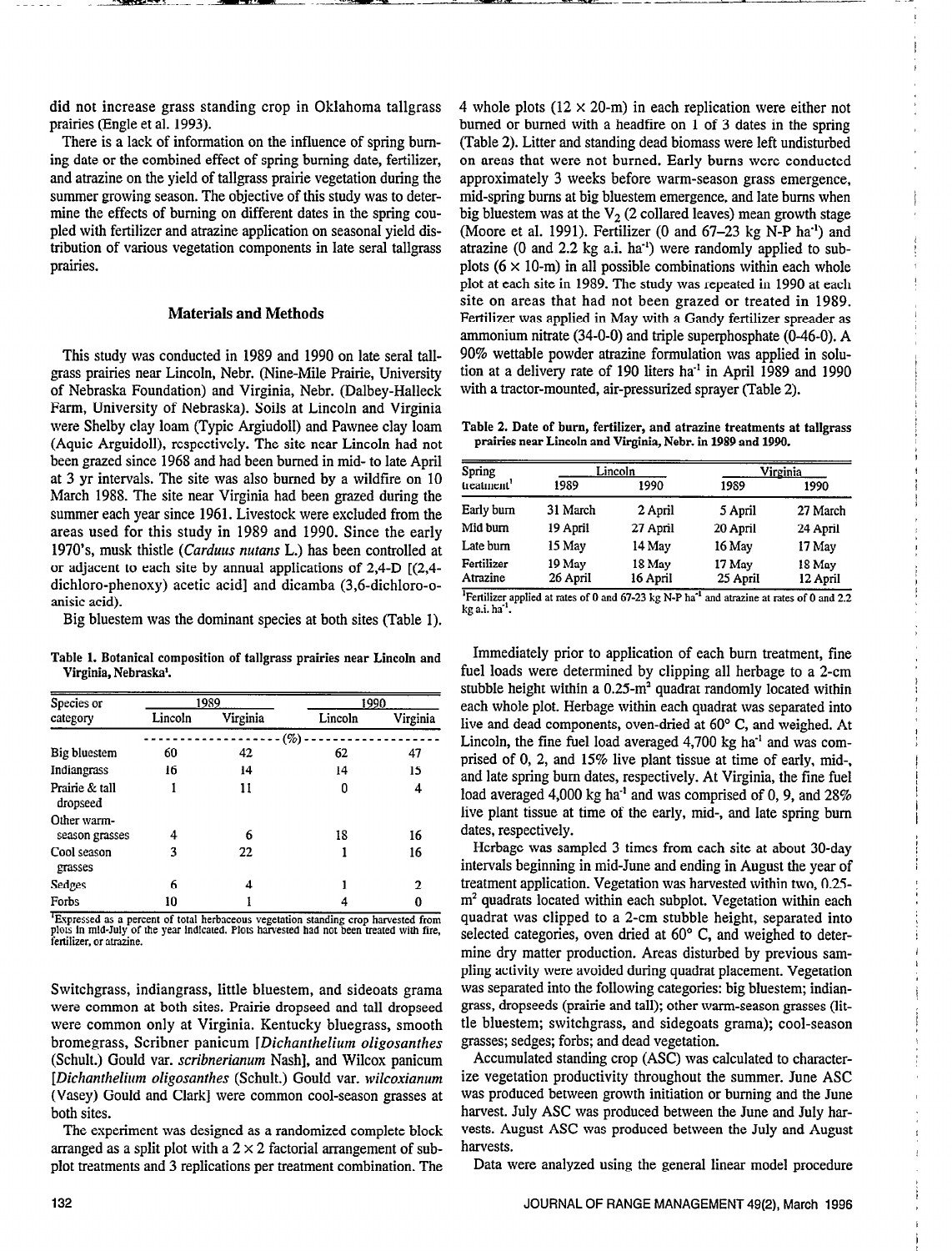(SAS 1985). Sources of variation were year, site, harvest date, bum treatment, fertilizer, and atrazine. Harvest dates were treated as repeated-measures in time and analyzed using a split-plot design described by Steel and Torrie (1980). Results from analysis of variance were used to determine the response of prairie vegetation accumulated standing crop to treatments over time. Treatment means of significant (P<0.05) main effects and interactions were compared using Fisher's-protected least significant difference test at  $\approx$  =0.05 (Steel and Torrie 1980).

## Results and Discussion

Total annual precipitation was less than the 50-yr average at both sites in 1988, 1989, and 1990. Precipitation in 1989 and 1990 was 12 and 2% below normal at Lincoln, and 30 and 16% below the long-term average at Virginia, respectively (Fig. la and b). Seasonal distribution of precipitation differed between 1989 and 1990 at both sites. In 1989, precipitation was well below the long-term average for the entire growing season at Lincoln and Virginia. In contrast, precipitation was close to or exceeded the long-term average through the growing season in 1990.



Fig. 1. Cumulative precipitation at (a) Lincoln and (b) Virginia, Nebr. during 1988,1989,1990, and the SO-yr average.

#### Warm-Season Grasses

Big bluestem accumulated standing crop (ASC) was primarily influenced by date of burning and fertilization. The harvest date by burning date by year interaction and harvest date by fertilization interaction were significant (P<0.05), but interactions that included atrazine were not significant  $(P_2 0.20)$ . Date of greatest big bluestem ASC varied by year and date of burning (Fig. 2a). Big bluestem ASC in June 1989 did not differ significantly among bum treatments. In contrast, big bluestem ASC in July 1989 was greatest on areas burned earlier in late spring and was at least 40% greater than areas burned in the spring. In August 1989, big bluestem ASC became negative for each bum treatment. These negative values occurred because the rate of growth slowed to the point where herbage disappearance exceeded herbage accumulation.

Maximum big bluestem accumulated standing crop (ASC) for nonbumed and mid-spring burned areas occurred later in 1990 than in 1989 (Fig. 2a). Accumulated standing crop on nonbumed areas and those burned in mid- and late spring exceeded ASC on areas burned in early spring by about 50% in July 1990. By August 1990, big bluestem ASC on areas burned in late spring was at least 46% greater than ASC on other areas (Fig. 2a).

Time of maximum big bluestem accumulated standing crop (ASC) varied by year, but was successfully manipulated by altering date of burning in the spring. Burning in late spring 1989 maintained big bluestem ASC above  $1,100$  kg ha<sup>-1</sup> through July, whereas big bluestem ASC declined to less than 840 kg ha<sup>-1</sup> in July on areas where other bum treatments were applied (Fig. 2a). In 1990, big bluestem ASC exceeded 1,570 kg ha<sup>-1</sup> in June on areas burned in early and mid-spring and exceeded 1,500 kg ha-' in July on areas that were not burned or burned in mid- or late spring. From July to August 1990 big bluestem ASC declined below 730 kg ha<sup>-1</sup> for all treatments except the late spring burn treatment where ASC was 1,340 kg ha<sup>-1</sup>. The difference in distribution of growth in 1989 and 1990 may be explained by the lower than average precipitation at Lincoln and Virginia in 1989 as compared to precipitation that was close to the average through much of the spring and summer of 1990. Increased precipitation in 1990 likely sustained big bluestem growth later into the summer than during 1989 when less precipitation was received.

Burning in late spring consistently shifted maximum big bluestem accumulted standing crop (ASC) later into the summer than the other treatments (Fig. 2a). Although soil water content was not measured during the growing season, delaying burning until late spring may have conserved soil water for use by big bluestem later in the growing season. The plant litter that remained on the site until burning in late spring likely protected the soil surface from desiccating winds, solar insolation, and damage to soil aggregation by raindrop impact (Anderson 1965). Another reason for the shift in big bluestem production could have been interruption and delay of tiller development caused by burning in late spring.

The positive response of big bluestem to burning has been observed by others. Burning substantially increased big bluestem production in Illinois (Old 1969), Kansas (Knapp 1985), Missouri (Kucera and Ehrenreich 1962), Nebraska (Masters et al. 1992), Oklahoma (Svejcar and Browning 19SS), and Wisconsin (Peet et al. 1975). Svejcar (1990) indicated that species composition and timing of fire strongly influences the response of tallgrass prairie vegetation. Generally, burning in late spring benefits big bluestem, while adversely affecting grasses and forbs that emerge earlier in the spring than big bluestem.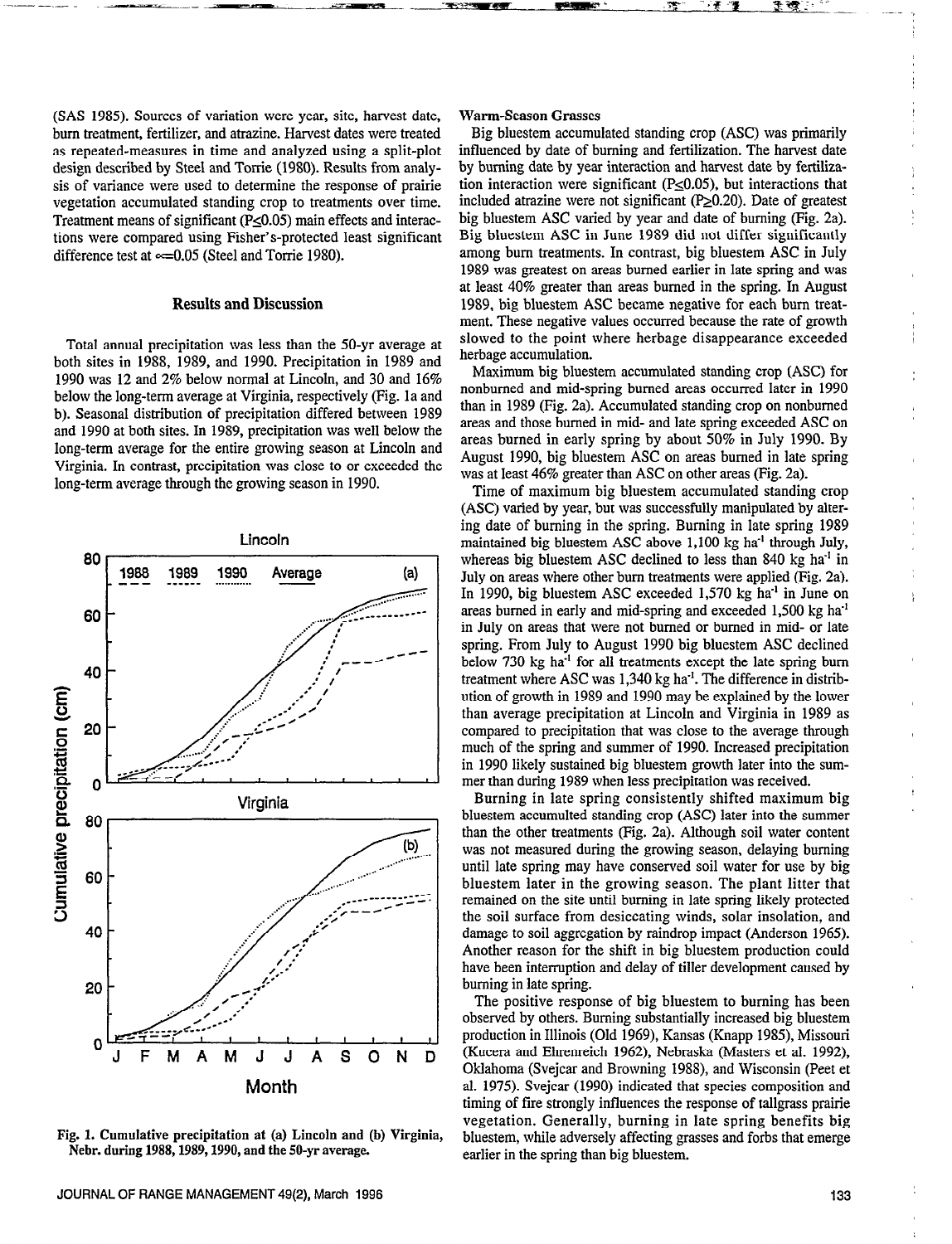

Fig. 2. Accumulated standing crop of (a) big bluestem, (b) prairie  $g$ . 2. Accumulated stamming crup or (a) ing binestem, (b) prairie June, July, and August following spring burning on 3 dates at tail-June, July, and August following spring burning on 3 dates at tall-grass prairies near Lincoln and Virginia, Nebr. in 1989 and 1990. Values are averaged across sites and fertilizer and atrazine treatvalues

Fertilization increased (P<0.01) big bluestem biomass in June and July, but had little effect in August. When compared to nonfertilized areas, fertilizer increased big bluestem accumulated standing crop (ASC) 23 and 29% in June and July, respectively. These results are consistent with studies in Oklahoma (Graves and McMurphy 1969) and Kansas (Moser and Anderson 1965) tallgrass prairies where increases in forage production were observed following N fertilization.

Prairie dropseed and tall dropseed comprised very little of the total vegetation at the Lincoln site, but accounted for as much as 11% of that at the Virginia site (Table 1). Accumulated standing crop of the dropseeds in June was reduced ( $P=0.03$ ) to 370 kg ha<sup>-1</sup> by late spring burning when compared to areas burned in early and mid-spring 1990 at Virginia (Fig. 2b). The caespitose growth characteristics of prairie dropseed, the dominant dropseed, made it more susceptible to injury by fires in the late spring. The centers of the plant bunches were comprised of compact dead tillers that were observed to smolder for an extended period of time after the passage of the fire front. Increased duration of exposure of meristematic tissue to heat probably injured viable tillers and suppressed yields in June and July following late spring burning. Other caespitose species generally respond negatively to late spring burning due to accumulation of litter within the plant crown, and are especially susceptible to fire injury when conditions are dry (Towne and Owensby 1984, Wright 1971).

Weaver (1954) described the dropseeds as highly drought tolerant species commonly found on upland prairie sites. He noted that the quality and palatability of these grasses rapidly declined as summer progressed. We observed that prairie and tall dropseed were not selected by cattle grazing areas adjacent to the research site at Virginia, which suggests that dropseed suppression may be a desirable management objective in grazed tallgrass prairies.

Indiangrass was influenced (P=O.O5) by the combination of spring burning date and atrazine application, but responses to specific treatments were variable. Mid-spring burning combined with atrazine reduced indiangrass accumulated standing crop (ASC) in August by 79% compared to mid-spring burning with no atrazine (Table 3). Late spring burning combined with atrazine increased indiangrass ASC in August by nearly 9-fold compared to late spring burning with no atrazine.

Accumulated standing crop (ASC) of other warm-season grasses was influenced  $(P=0.01)$  by spring date in 1989 and 1990. Other warm-season grass ASC in August 1989 was increased by

Table 3. Indiangrass accumulated standing crop in June, July, and August following spring applications of fire and atrazine to tallgrass prairies near Lincoln and Virginia, Nebr. in 1989 and 1990.

| Spring  |                                                | Sampling date |                   |            |  |
|---------|------------------------------------------------|---------------|-------------------|------------|--|
| burning | Atrazine                                       | June          | July              | August     |  |
|         | $(kg a.i. ha-1)$                               | $(kg ha-1)$   |                   |            |  |
| None    | 0<br>2.2                                       | 200<br>280    | 330<br>440        | 160<br>180 |  |
| Early   | 0<br>2.2                                       | 340<br>430    | 430<br>430        | 380<br>270 |  |
| Mid     | 0<br>$2.2\,$                                   | 400<br>570    | 200<br>340        | 710<br>150 |  |
| Late    | 0<br>$2.2\phantom{0}$<br>LSD <sub>(0.05)</sub> | 210<br>260    | 630<br>340<br>430 | 60<br>520  |  |

<sup>1</sup> Averaged across sites, years, and fertilizer treatments.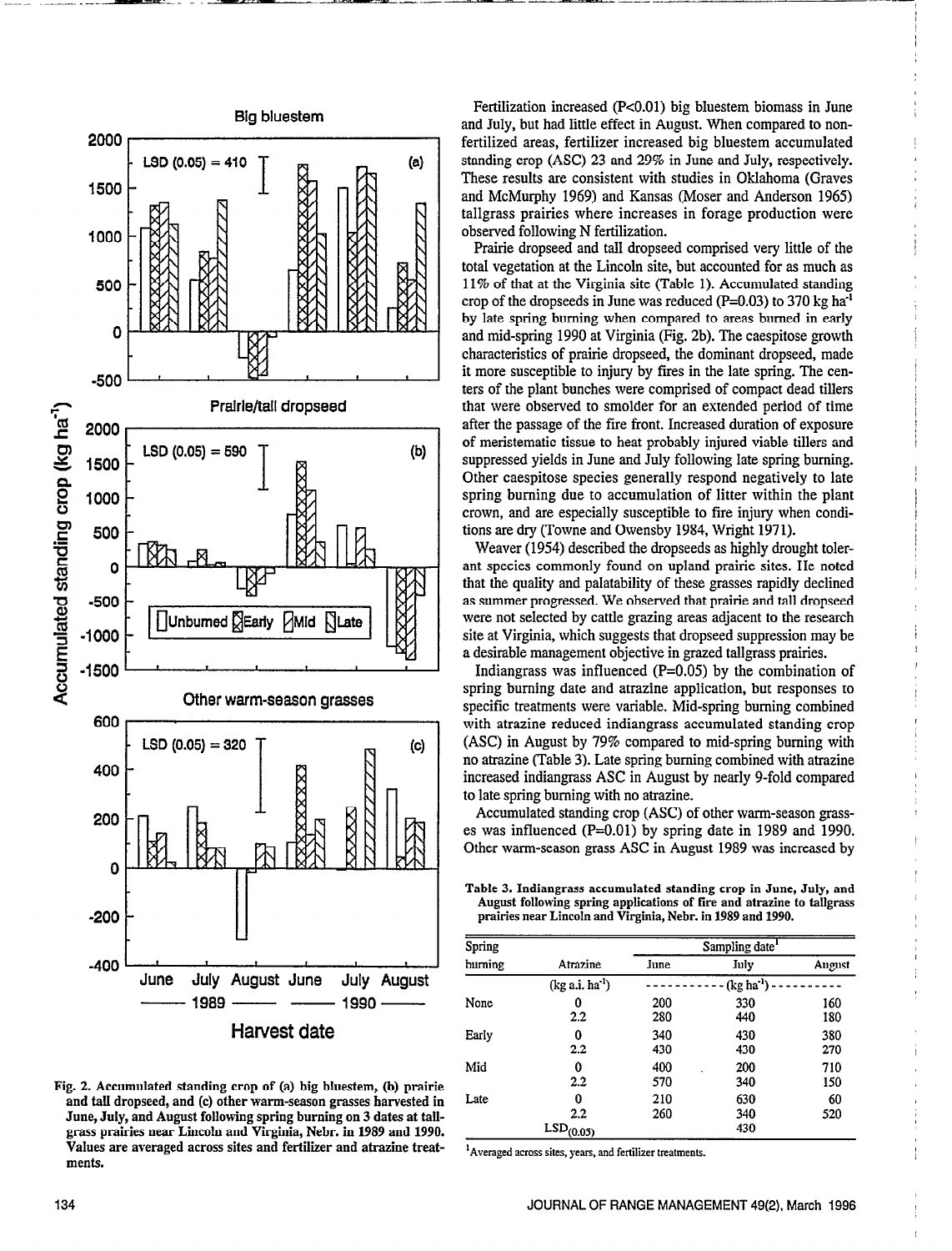burning in mid- and late spring (Fig. 2c). Drought conditions that persisted in 1989 may have caused increased senescence that resulted in negative ASC in August on areas not burned and areas burned in early spring. Burning in late spring 1990 increased the July ASC of other warm-season grasses to 490 kg ha<sup>-1</sup> when compared to not burning or burning in mid-spring.

## Cool-Season Grasses and Sedges

The small contribution  $(1,3\%)$  of cool-season grasses to standing crop at Lincoln reduced our ability to discern treatment effects at that site (Table 1). Evaluation of treatment effects on this group of species was limited to the site at Virginia where cool-season grasses averaged at least 16% of the total plant herbage (Table 1). Burning in late spring reduced (P<0.01) coolseason grass ASC in June by 86% when compared to non-burned areas Fig. 3a). This reduction could have resulted from removal of the top growth of the cool-season grasses and damage to the



Fig 3. Accumulated standing crop of (a) cool-season grasses and (b) sedges harvested in June, July, and August following spring hurning on 3 dates at tallgrass prairies near Lincoln and Virginia, Nehr. in 1989 and 1990. Values are averaged across years and fertilizer and atrazine treatments.

meristematic tissue at a time that usually coincides with peak production of cool-season grasses (Wailer et al. 1986). Cool-season grass accumulated standing crop (ASC) was not affected by fertilization (P=0.11) or atrazine application (P=0.11).

Accumulated standing crop (ASC) of sedge species was greater at Lincoln than at Virginia, although sedges were a minor component at both sites (Table 1). Sedge ASC was affected (P<0.01) by early and mid-spring burning only in June at Lincoln (Fig. 3b), but was not affected by fertilization (P=0.59) or atrazine application (P=O.12). Burning in early or mid-spring increased sedge ASC in June by at least 187% compared to areas not burned and areas burned in late spring, but had no influence on ASC in July or August. Sedge ASC on areas that were not burned or burned in late spring was reduced at least 65% when compared to areas burned in early and mid-spring. Reduced sedge ASC in the areas not burned probably resulted from attenuation of light caused by litter accumulation. Burning in early or mid-spring removed litter before sedge shoot apices were elevated and susceptible to damage by the fire. Fire-induced litter removal opened up the canopy, which improved the light environment and sedge production. Knapp and Seastedt (1986) indicated that the massive amounts of plant litter that can accumulate in tallgrass prairies reduce the quantity and quality of light reaching emerging plant shoots. Reduced sedge ASC following late spring burning may have occurred because the apical meristems were elevated and consumed by the fire. Reduced ASC in July and August reflected the increased maturity and senescence of the cool-season sedges.

#### Forbs

 $~\cdot$  . In the set of the set of the set of the set of the set of the set of the set of the set of the set of the set of the set of the set of the set of the set of the set of the set of the set of the set of the set of t

Sampling methods used in this study apparently were not sufficiently sensitive to accurately assess the impact of the various treatments on the forb component of the prairie communities. The history of application of the broadleaf-specific herbicides, 2,4-D and dicamba, to control musk thistle at or near the sites at Virginia and Lincoln probably reduced forb abundance and richness.

## Conclusions

Date of spring burning influenced the quantity and distribution of tallgrass prairie vegetation production during the summer more than fertilizer or atrazine. Burning in late spring increased big bluestem accumulated standing crop later in the growing season and decreased cool-season grasses, prairie dropseed and tall dropseed. Fertilization increased the quantity of big bluestem, but vegetation response to fertilizer was more variable than response to burning date. Atrazine had negligible or variable effects on tallgrass prairie vegetation. Atrazine does not appear to be a useful tool to improve warm-season grass forage production in late seral tallgrass prairies. This is fortunate since atrazine is no longer registered for use on rangeland or pastures.

This study provides evidence that the quantity of big bluestem available during the summer can be manipulated by burning on different dates in the spring. Increasing the quantity of big bluestem present in late summer could have a positive effect on performance of livestock grazing tallgrass prairies dominated by big bluestem and alleviate seasonal forage imbalances common to the central Great Plains. A possible management scenario could be to burn tallgrass prairie pastures at different dates during